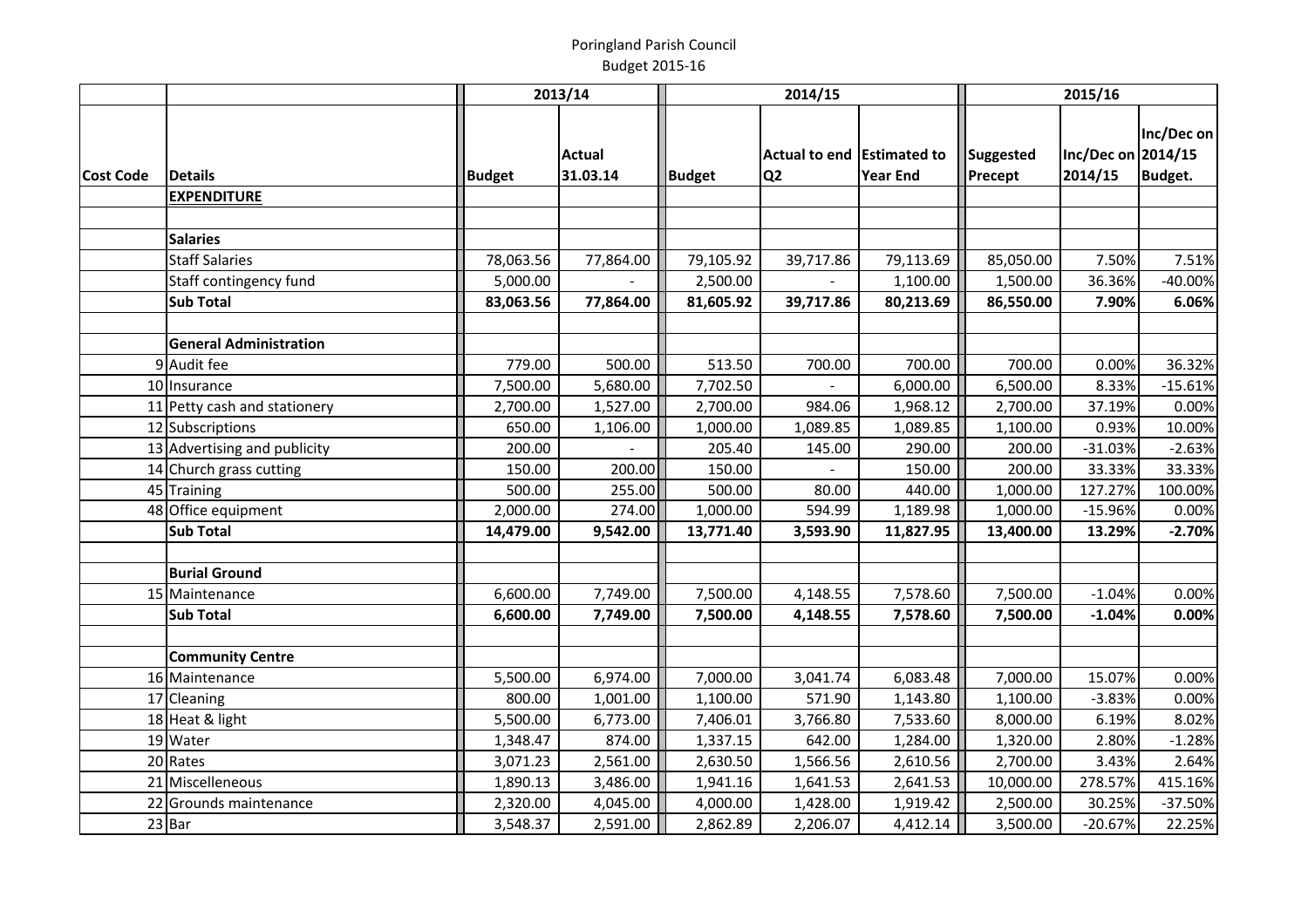## Poringland Parish CouncilBudget 2015-16

|           |                                          |               |               |               |                            |            |                |                    | Inc/Dec on     |
|-----------|------------------------------------------|---------------|---------------|---------------|----------------------------|------------|----------------|--------------------|----------------|
|           |                                          |               | <b>Actual</b> |               | Actual to end Estimated to |            | Suggested      | Inc/Dec on 2014/15 |                |
| Cost Code | <b>Details</b>                           | <b>Budget</b> | 31.03.14      | <b>Budget</b> | Q <sub>2</sub>             | Year End   | <b>Precept</b> | 2014/15            | <b>Budget.</b> |
|           | 53 Contingency fund                      | 10,000.00     | 3,935.00      | 5,000.00      | 36.72                      | 5,000.00   | 5,000.00       | 0.00%              | 0.00%          |
|           | 54 PRS Licence                           | 700.00        | 1,123.00      | 700.00        |                            | 450.00     | 700.00         | 55.56%             | 0.00%          |
|           | <b>Sub Total</b>                         | 34,678.20     | 33,363.00     | 33,977.71     | 14,901.32                  | 33,078.53  | 41,820.00      | 26.43%             | 23.08%         |
|           |                                          |               |               |               |                            |            |                |                    |                |
|           | <b>Amenities</b>                         |               |               |               |                            |            |                |                    |                |
|           | 25 Loan repayment                        | 8,931.09      | 8,713.00      | 8,713.26      | 4,356.63                   | 8,713.26   | 8,713.26       | 0.00%              | 0.00%          |
|           | 27 Open spaces (village green)           | 5,600.00      |               | 5,600.00      |                            |            | 5,600.00       | #DIV/0!            | 0.00%          |
|           | 28 Contingency fund for Amenities maint. | 1,500.00      | 3,234.00      | 3,890.03      | 1,452.63                   | 2,905.26   | 2,000.00       | $-31.16%$          | -48.59%        |
|           | <b>Sub Total</b>                         | 16,031.09     | 11,947.00     | 18,203.29     | 5,809.26                   | 11,618.52  | 16,313.26      | 40.41%             | $-10.38%$      |
|           |                                          |               |               |               |                            |            |                |                    |                |
|           | <b>Playing Field</b>                     |               |               |               |                            |            |                |                    |                |
|           | 29 General Costs                         | 9,403.00      | 9,403.00      | 10,600.00     | 5,300.00                   | 10,600.00  | 10,000.00      | $-5.66%$           | $-5.66%$       |
|           | 30 Grass cutting                         | 5,000.00      | 3,726.00      | 5,256.74      | 3,270.83                   | 5,000.00   | 1,900.00       | $-62.00%$          | $-63.86%$      |
|           | New play equipment                       |               |               |               |                            | 10,800.00  |                | $-100.00%$         | #DIV/0!        |
|           | <b>Sub Total</b>                         | 14,403.00     | 13,129.00     | 15,856.74     | 8,570.83                   | 26,400.00  | 11,900.00      | $-54.92%$          | $-24.95%$      |
|           |                                          |               |               |               |                            |            |                |                    |                |
|           | <b>Miscelleneous</b>                     |               |               |               |                            |            |                |                    |                |
|           | 31 Youth Activities                      | 2,000.00      | 3,435.00      | 2,000.00      | $\overline{\phantom{a}}$   | 2,000.00   | 2,000.00       | 0.00%              | 0.00%          |
|           | 32 Section 137 (3)                       | 300.00        | 300.00        | 500.00        |                            | 500.00     | 500.00         | 0.00%              | 0.00%          |
|           | Contingency                              |               |               |               |                            |            | 2,500.00       | #DIV/0!            | #DIV/0!        |
|           | <b>Sub Total</b>                         | 2,300.00      | 3,735.00      | 2,500.00      | $\overline{\phantom{a}}$   | 2,500.00   | 5,000.00       | 100.00%            | 100.00%        |
|           |                                          |               |               |               |                            |            |                |                    |                |
|           | <b>TOTAL EXPENDITURE</b>                 | 171,554.85    | 157,329.00    | 173,415.06    | 76,741.72                  | 173,217.29 | 182,483.26     | 5.35%              | 5.23%          |
|           |                                          |               |               |               |                            |            |                |                    |                |
|           | <b>INCOME</b>                            |               |               |               |                            |            |                |                    |                |
|           | 33 Miscelleneous                         | 205.00        | 50.00         | 102.70        | 100.00                     | 200.00     | 100.00         | $-50.00%$          | $-2.63%$       |
|           | 34 Interest on investment                | 1,357.28      | 3,075.00      | 3,162.36      | 815.31                     | 1,630.62   | 1,600.00       | $-1.88%$           | -49.40%        |
|           | 35 Burial Ground                         | 1,332.50      | 4,005.00      | 2,926.95      | 3,225.00                   | 5,000.00   | 3,000.00       | $-40.00%$          | 2.50%          |
|           | Welcome Home & Memorial PF               |               |               |               |                            |            | 1,470.00       | #DIV/0!            | #DIV/0!        |
|           | <b>Sub Total</b>                         | 2,894.78      | 7,130.00      | 6,192.01      | 4,140.31                   | 6,830.62   | 6,170.00       | $-9.67%$           | $-0.36%$       |
|           |                                          |               |               |               |                            |            |                |                    |                |
|           | <b>Community Centre Income</b>           |               |               |               |                            |            |                |                    |                |